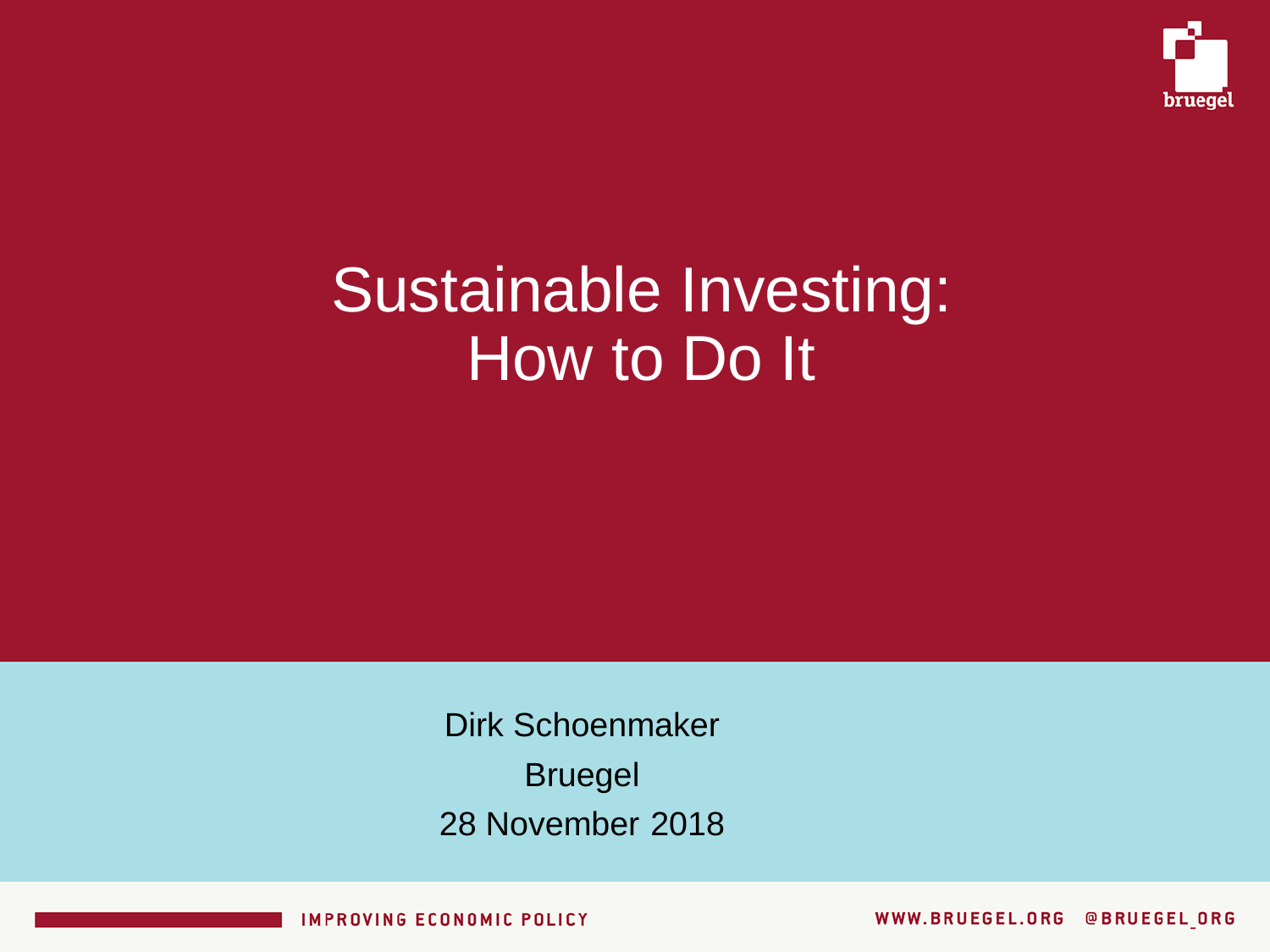#### Agenda

- 1. Motivation
- 2. Rise of sustainable investment (SI)
- 3. Stakeholder approach by companies
- 4. Policy proposals European Commission
	- Taxonomy of green investments (administrative approach)
- 5. Active investment approach
	- $\triangleright$  Private investors following a market-led approach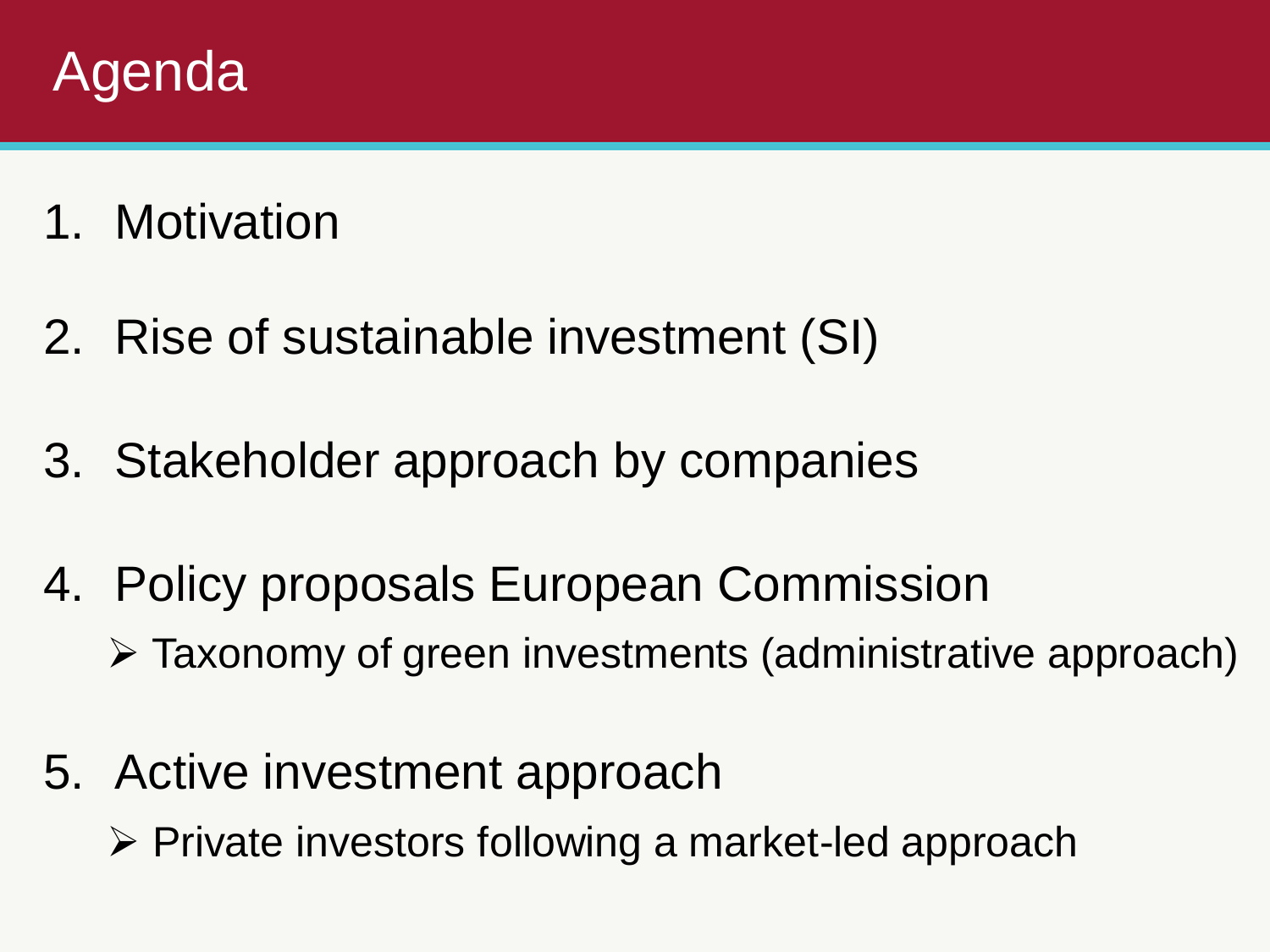## **Motivation**

- Last year's Bruegel essay on the why question:  $\triangleright$  Investing for the Common Good: A Sustainable Finance Framework
- Now the how question
	- $\triangleright$  Sustainable Investing: How to Do It
- Two issues on the how question
	- $\triangleright$  Who is in the lead: officials (taxonomy) vs market
	- Which method: ESG ratings vs fundamental investing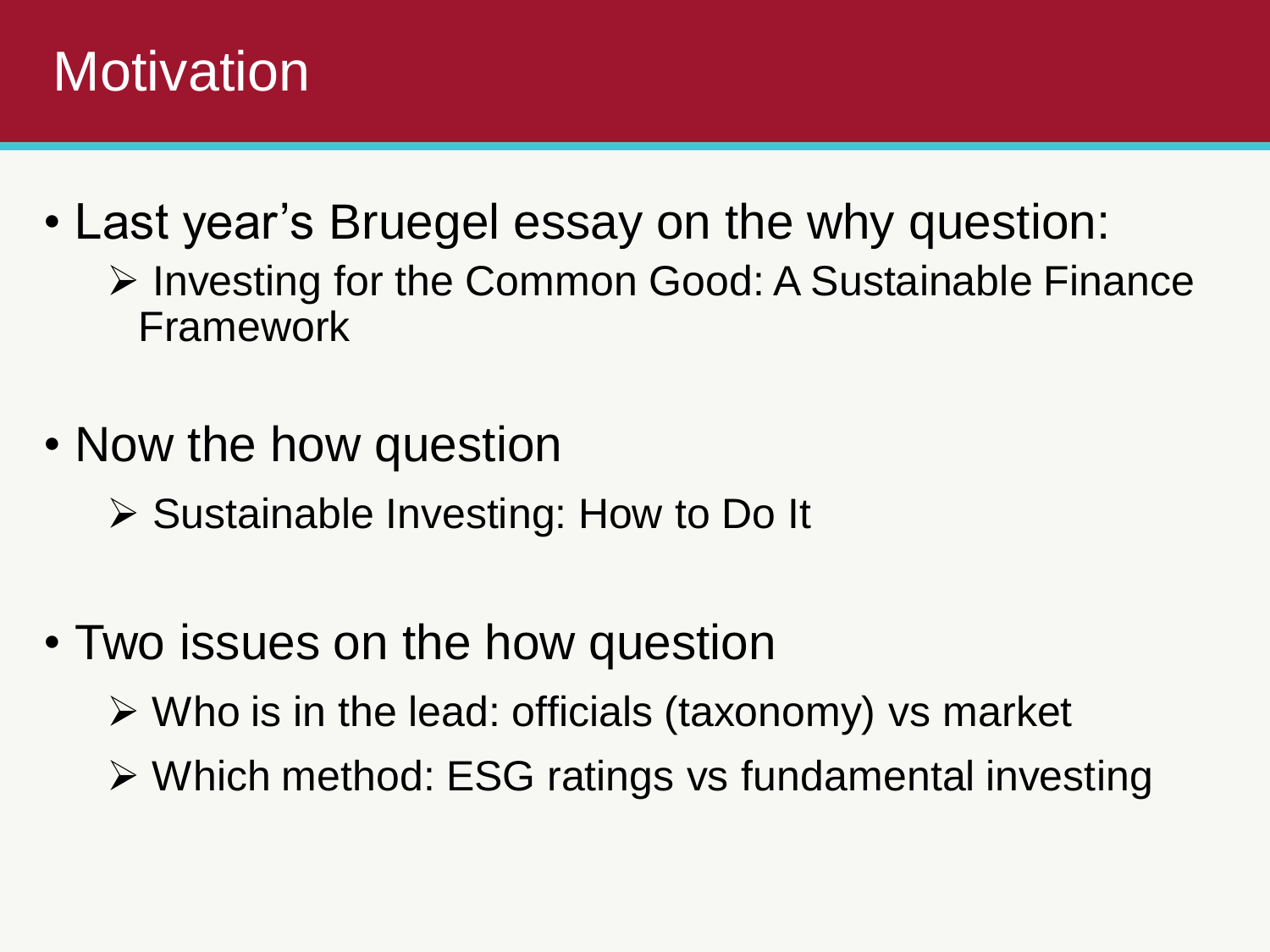### Rise of sustainable investing

#### Table 1: Proportion of Sustainable Assets to Total Assets Under Management (2015)

| <b>Region</b>        | <b>SI</b> assets | <b>Total AUM</b> | <b>Proportion SI assets</b> |
|----------------------|------------------|------------------|-----------------------------|
| Europe               | 11,059           | 21,025           | 53%                         |
| <b>United States</b> | 8,012            | 37,094           | $22\%$                      |
| Canada               | 998              | 2,639            | 38%                         |
| Asia                 | 483              | 18,583           | 3%                          |
| Australia            | 474              | 937              | $51\%$                      |
| <b>Total</b>         | 21,026           | 79,947           | 26%                         |

Source: Bruegel calculations based on GSIA (2017)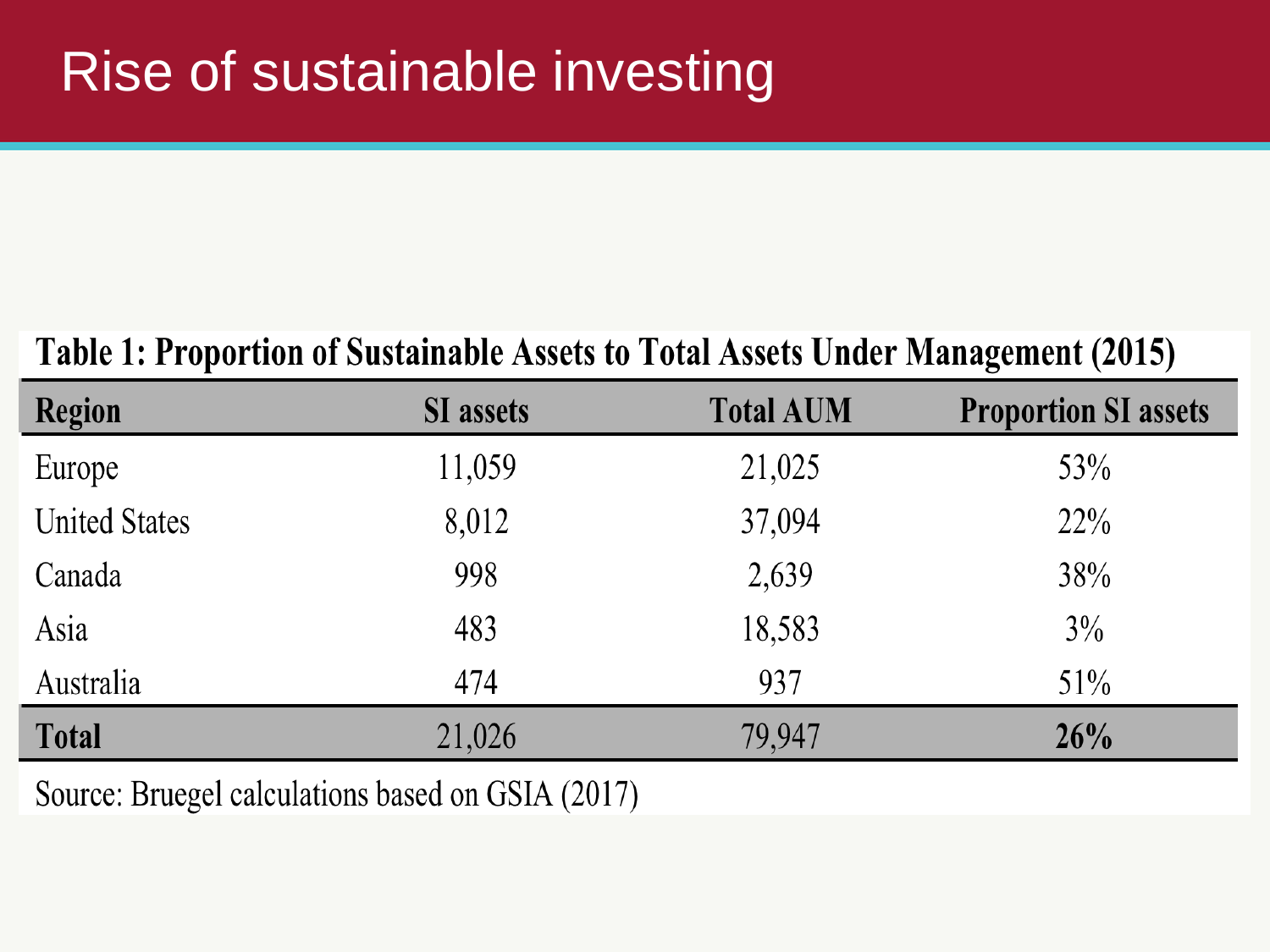- Why would corporates and financials look at ESG?
	- $\triangleright$  Anticipation of regulation / taxation (e.g. carbon tax)
	- $\triangleright$  Reputation pressure from NGOs / consumers
	- Future-proof: transition to SDGs by 2030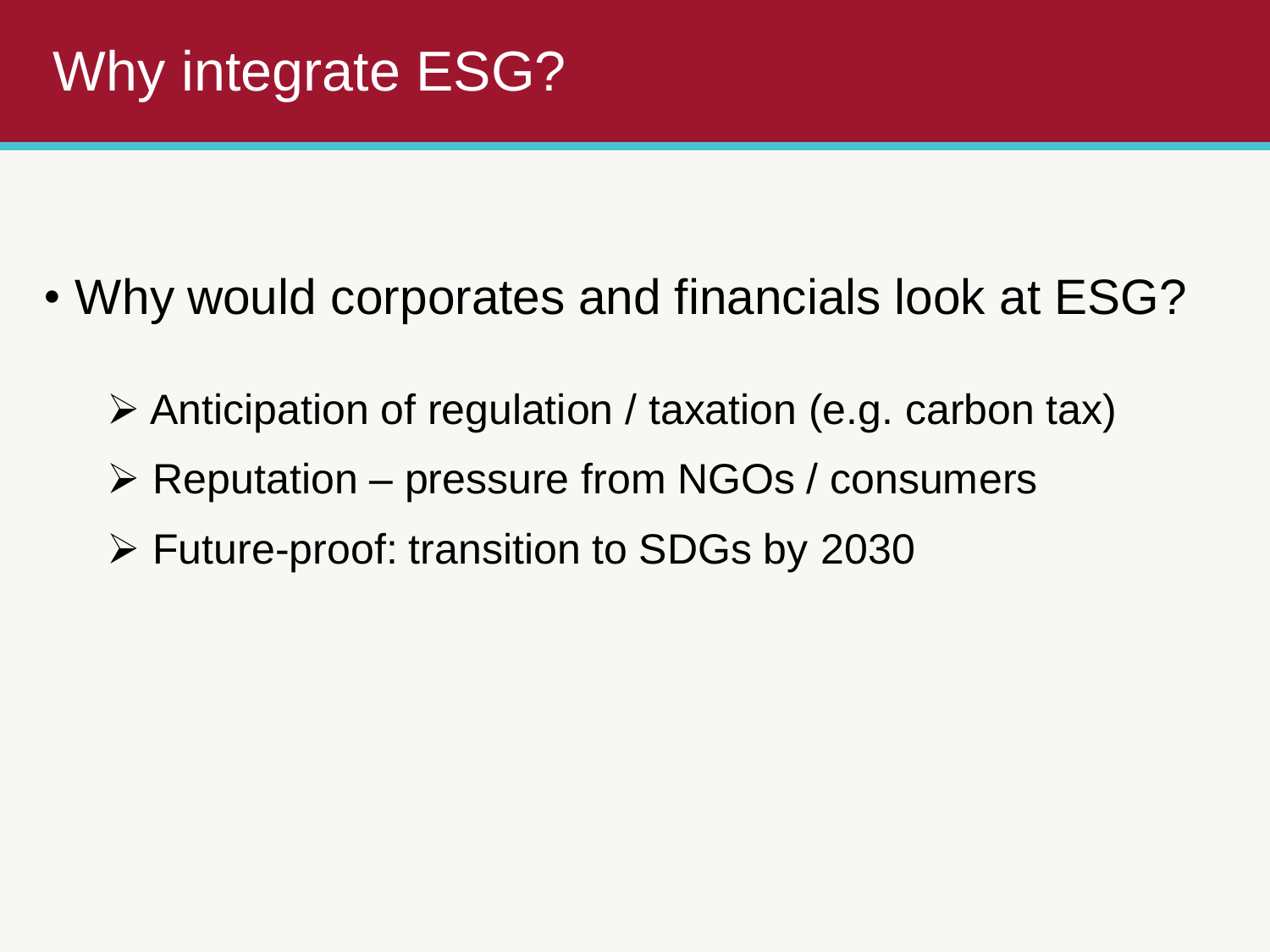## Long-term value creation

- Social (S) and environmental (E) externalities linked to company's operations and products
	- $\triangleright$  Companies have choice of degree of sustainability in their business model
- What to maximise?
	- **Shareholder model**: max profits (F)
	- **Stakeholder model**: max integrated value (I=F+S+E)
- Institutional investors force behind sustainable invest.
	- $\triangleright$  Have powerful role in corporate governance
	- Business case: material ESG issues -> superior financial performance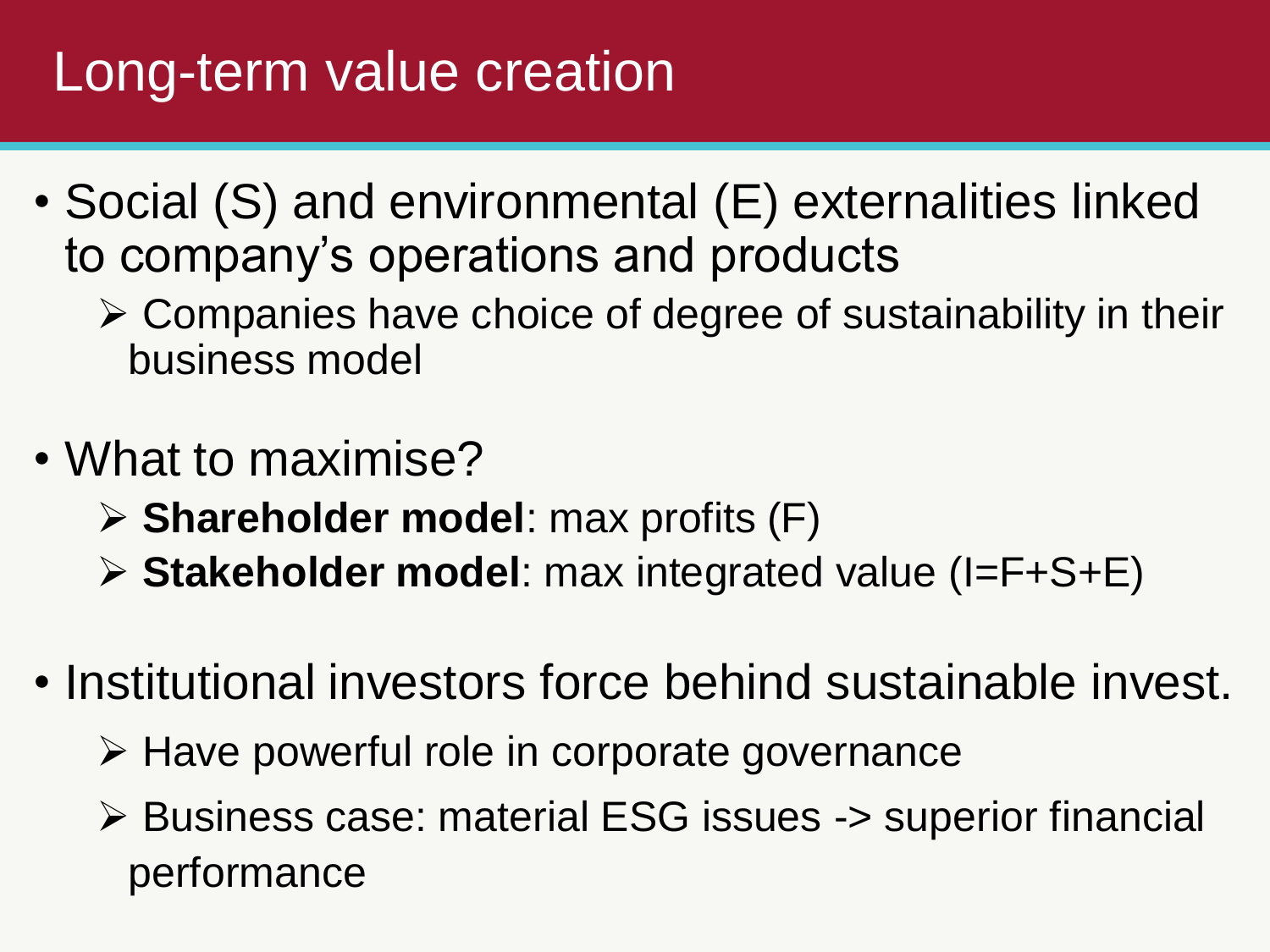#### **Table 2: Share of institutional investors in equity (2016)**

| <b>Type of institutional investor</b>           | <b>Amount</b>              | <b>Share in equity</b> |
|-------------------------------------------------|----------------------------|------------------------|
|                                                 | $(in \in \text{trillion})$ | markets                |
| Pension funds and insurance companies           | 21.7                       | 39.1%                  |
| Investment funds (excl. pension funds/insurers) | 10.6                       | 19.1%                  |
| <b>Traditional institutional investors</b>      | 32.3                       | 58.2%                  |
| Sovereign wealth funds                          | 3.1                        | 5.6%                   |
| Hedge funds                                     | 0.9                        | 1.6%                   |
| <b>Alternative institutional investors</b>      | 4.0                        | $7.2\%$                |
| <b>Total institutional investors</b>            | 36.3                       | 65.4%                  |

Source: Schoenmaker and Schramade (2019).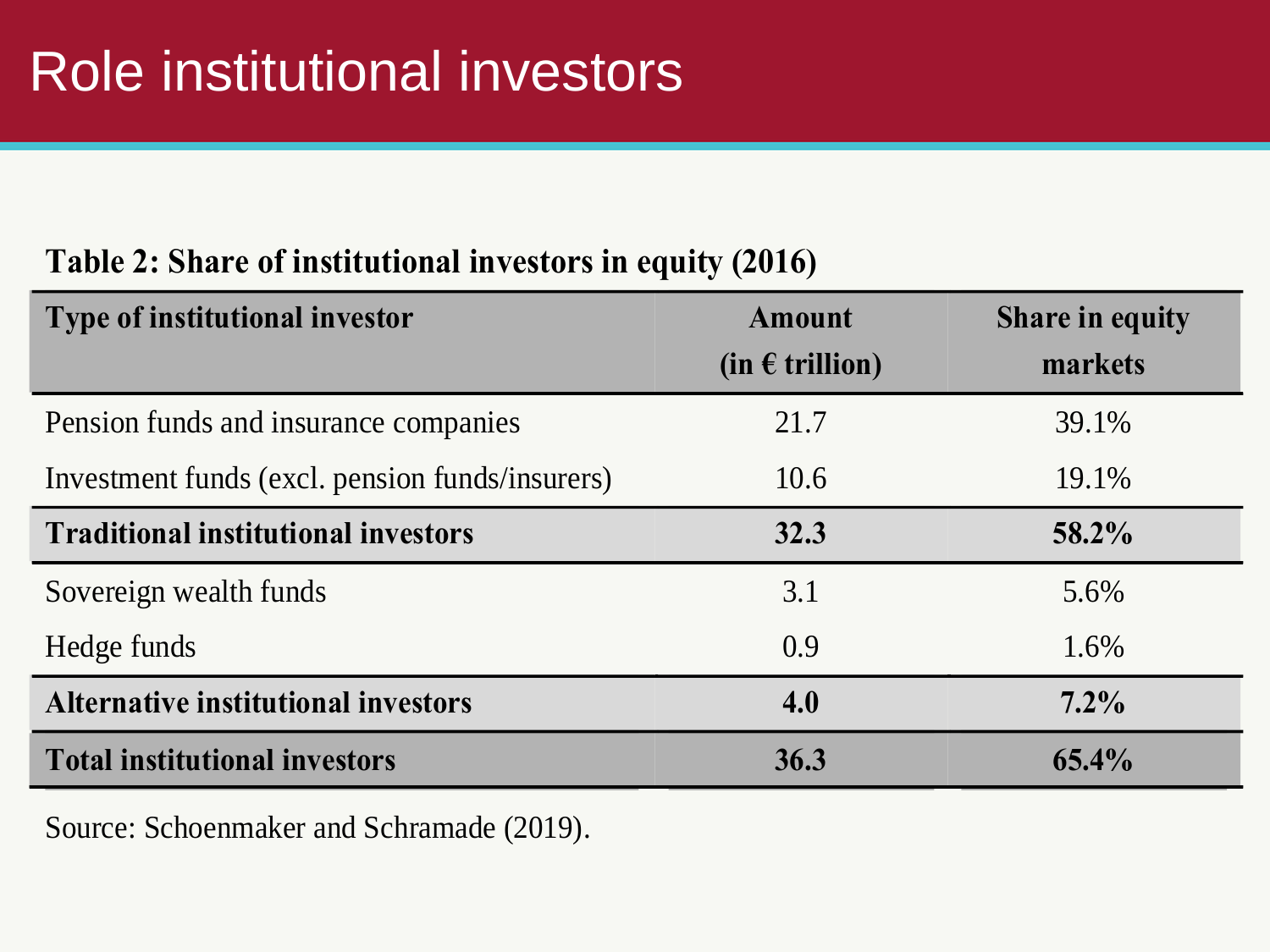- European Commission's Action Plan (HLEG)
	- 1. EU classification system for sustainable activities
	- 2. Incorporating sustainability in investors' duties
	- 3. Strengthening sustainability disclosure
- Why taxonomy?
	- $\triangleright$  Standards/labels, differing capital requirements, sustainability benchmarks, etc.
	- Technical expert group (ESAs, private sector, academia) advises Commission (keeps final responsibility)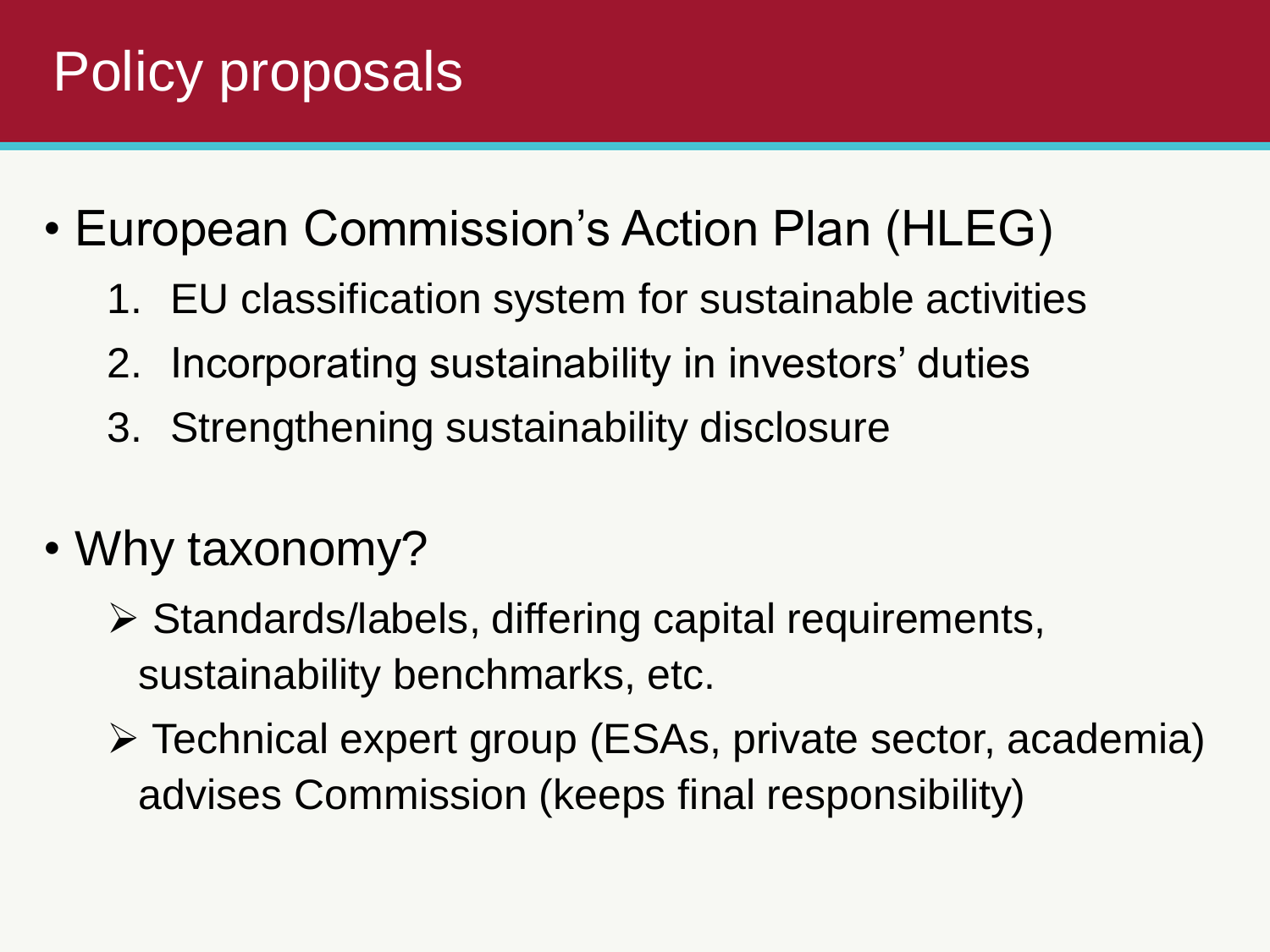### Assessment of official taxonomy

- Official taxonomy may stifle innovation SI
	- $\triangleright$  Transition is dynamic process of 'creative destruction'
	- Large incumbent companies will lobby Commission to include current business practices (status quo)
	- Small, more innovative, lack resources and time; and might be labelled 'uncertain and unproven'
- Example tighter emissions standards for cars  $\triangleright$  EP + EC keen to move
	- Car lobby managed to water down standards (Council)
- Alternative: market-led investment approach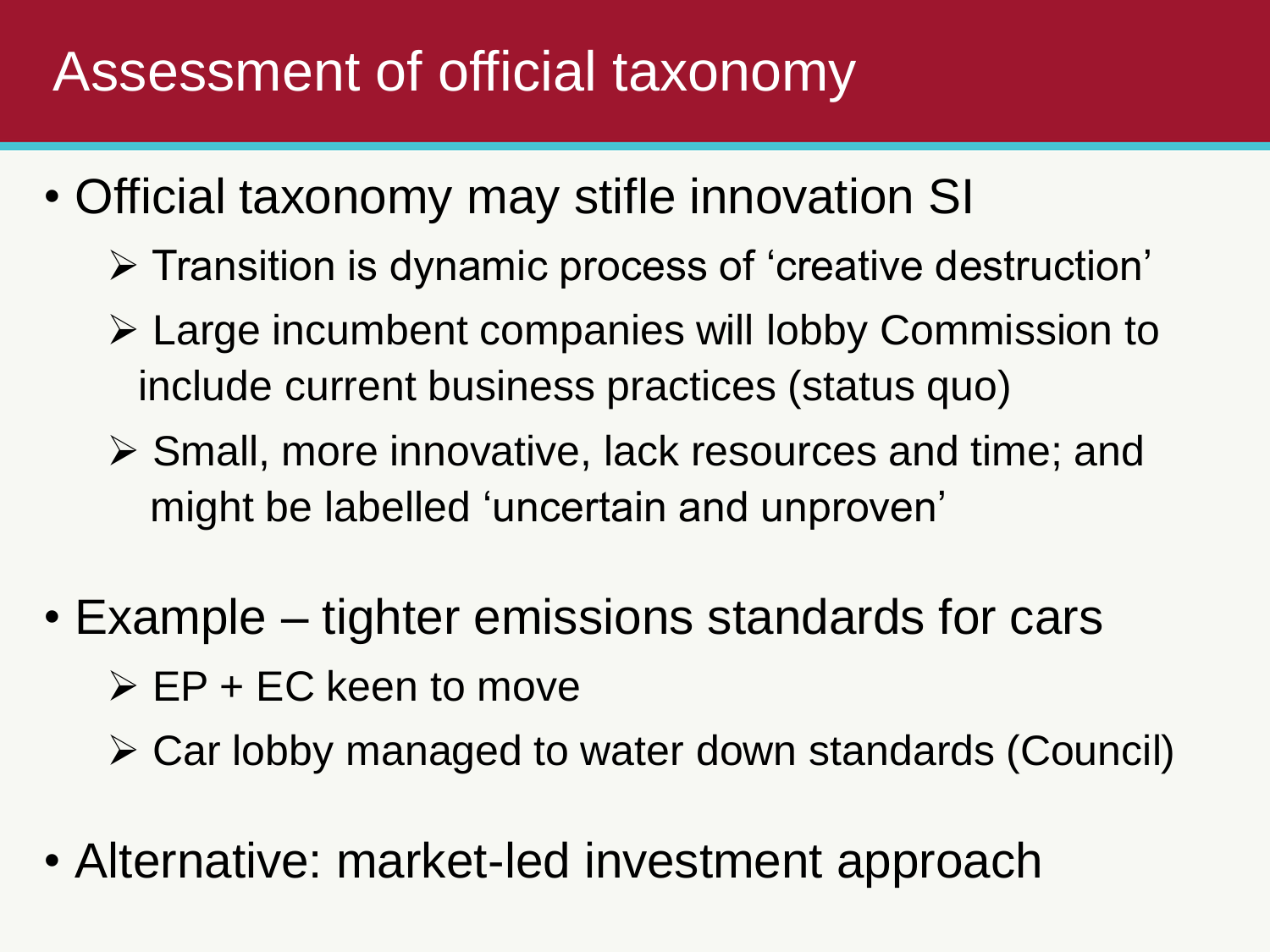#### Table 3: Sustainable investments by method (2015)

|                                                                                                                        | <b>Sustainable investments</b> | <b>Share</b> |
|------------------------------------------------------------------------------------------------------------------------|--------------------------------|--------------|
| <b>Method</b>                                                                                                          | $(in \in billion)$             | $(in \%)$    |
| 1. Negative/exclusionary screening                                                                                     | 10,163                         | 44%          |
| 2. Norms-based screening                                                                                               | 5,094                          | $22\%$       |
| 3. Positive/best-in-class-screening                                                                                    | 494                            | $2\%$        |
| 4. ESG integration                                                                                                     | 2,650                          | $12\%$       |
| 5. Corporate engagement                                                                                                | 4,275                          | 19%          |
| 6. Sustainability themed investing                                                                                     | 145                            | $1\%$        |
| 7. Impact investing                                                                                                    | 98                             | $0.4\%$      |
| <b>Total</b>                                                                                                           | 11,059                         |              |
| Note: The figures do not add up to the total, as some investors combine several methods for<br>sustainable investment. |                                |              |

Source: Bruegel calculations based on GSIA (2017)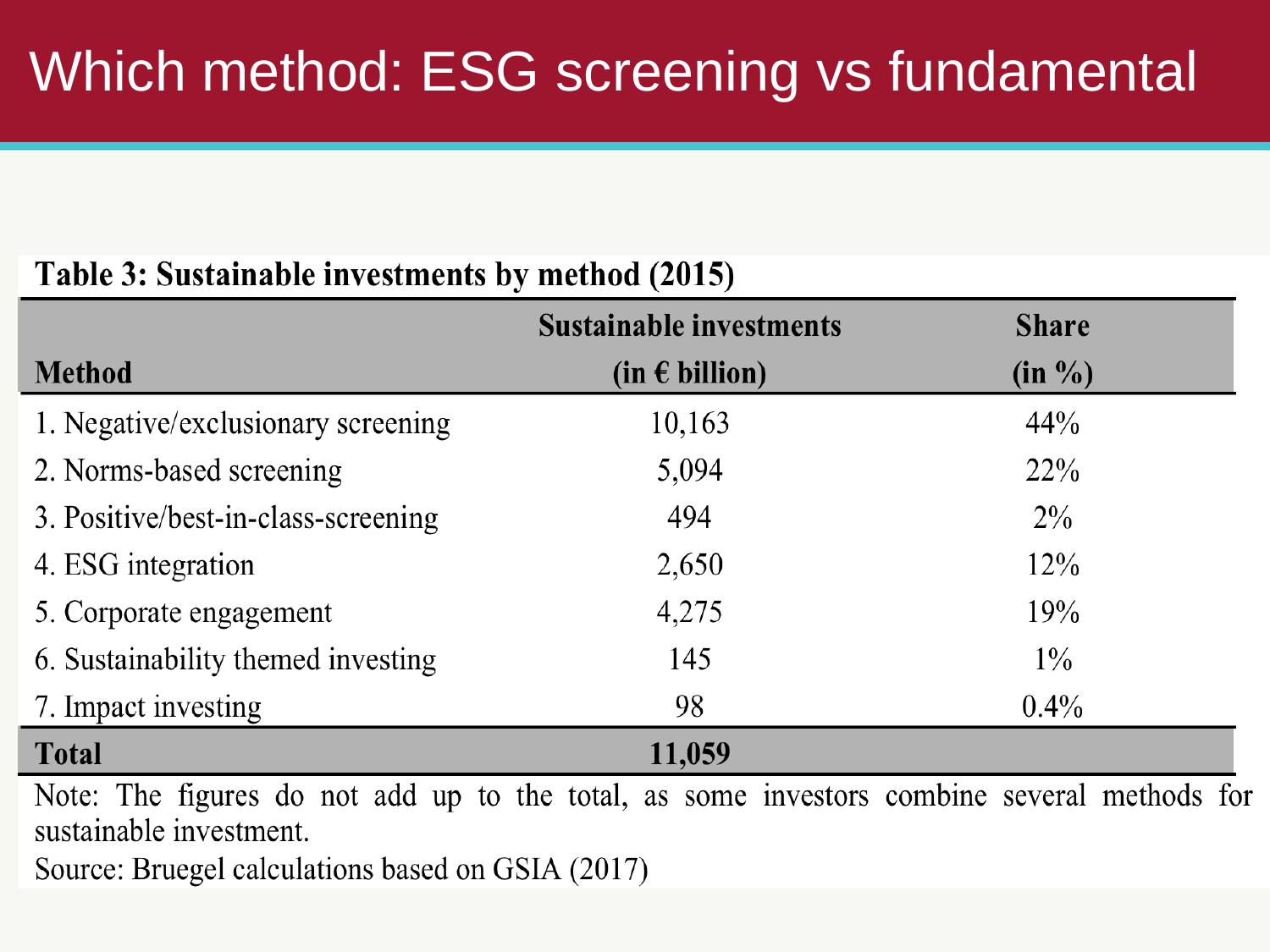# ESG ratings is not solution

- ESG ratings have limits by design
	- 1. Little focus on material issues
	- 2. Based on reported data and policies (fraction what is needed + bias towards large companies)
	- 3. Based on operations (e.g. least bad tobacco or coal company) and not on products/services
- Low correlation between ESG scores: 26%
- Big disconnect
	- More sustainable investments
	- $\triangleright$  But no improvement in sustainability outcomes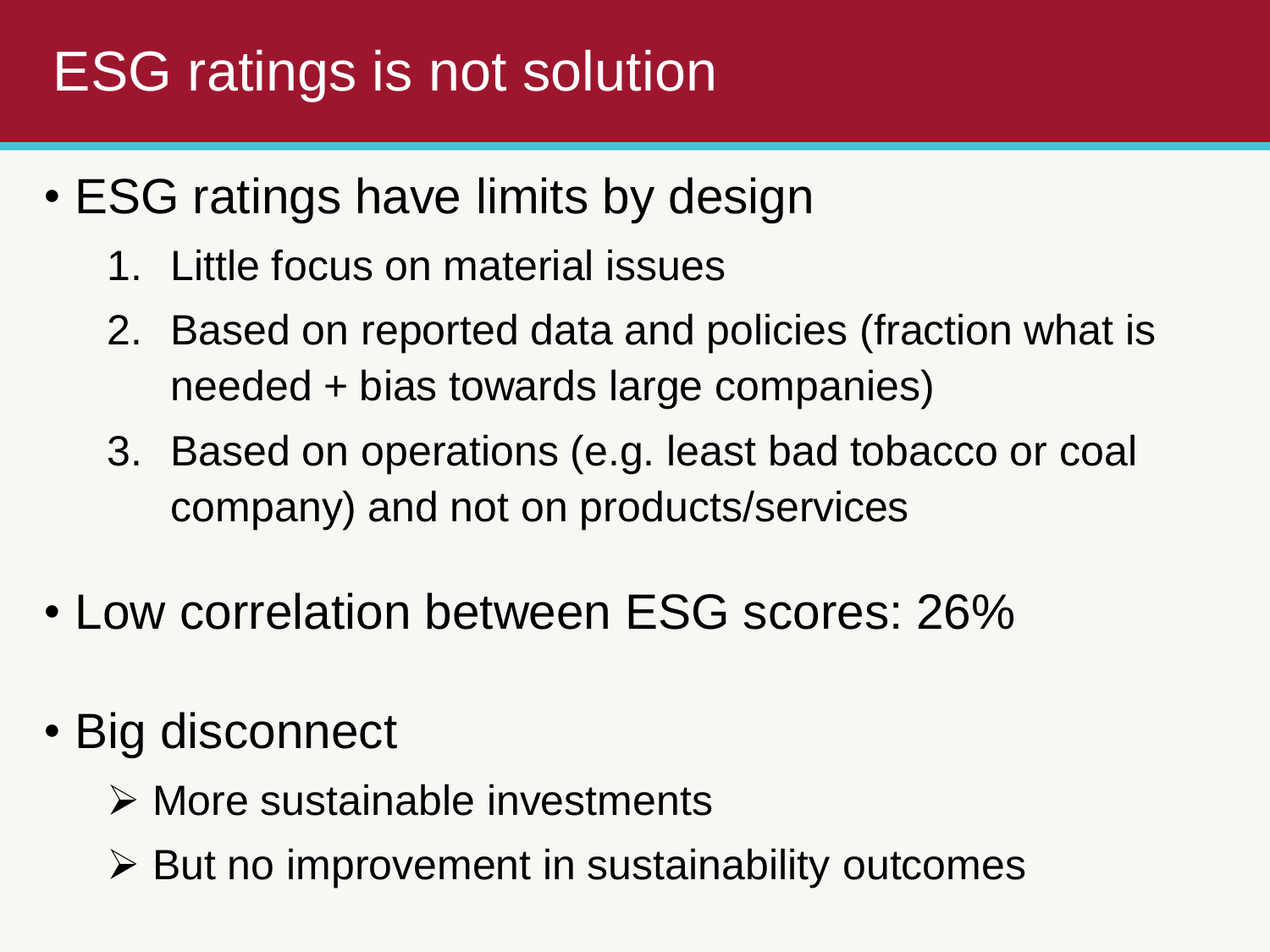### An active investment approach

- Institutional investors can realise LT returns by investing in and engaging with companies that pursue longterm value creation (I=F+S+E)
- Requires fundamental analysis of companies' business models to uncover companies' social (S) + environmental (E) value, alongside financial (F) value

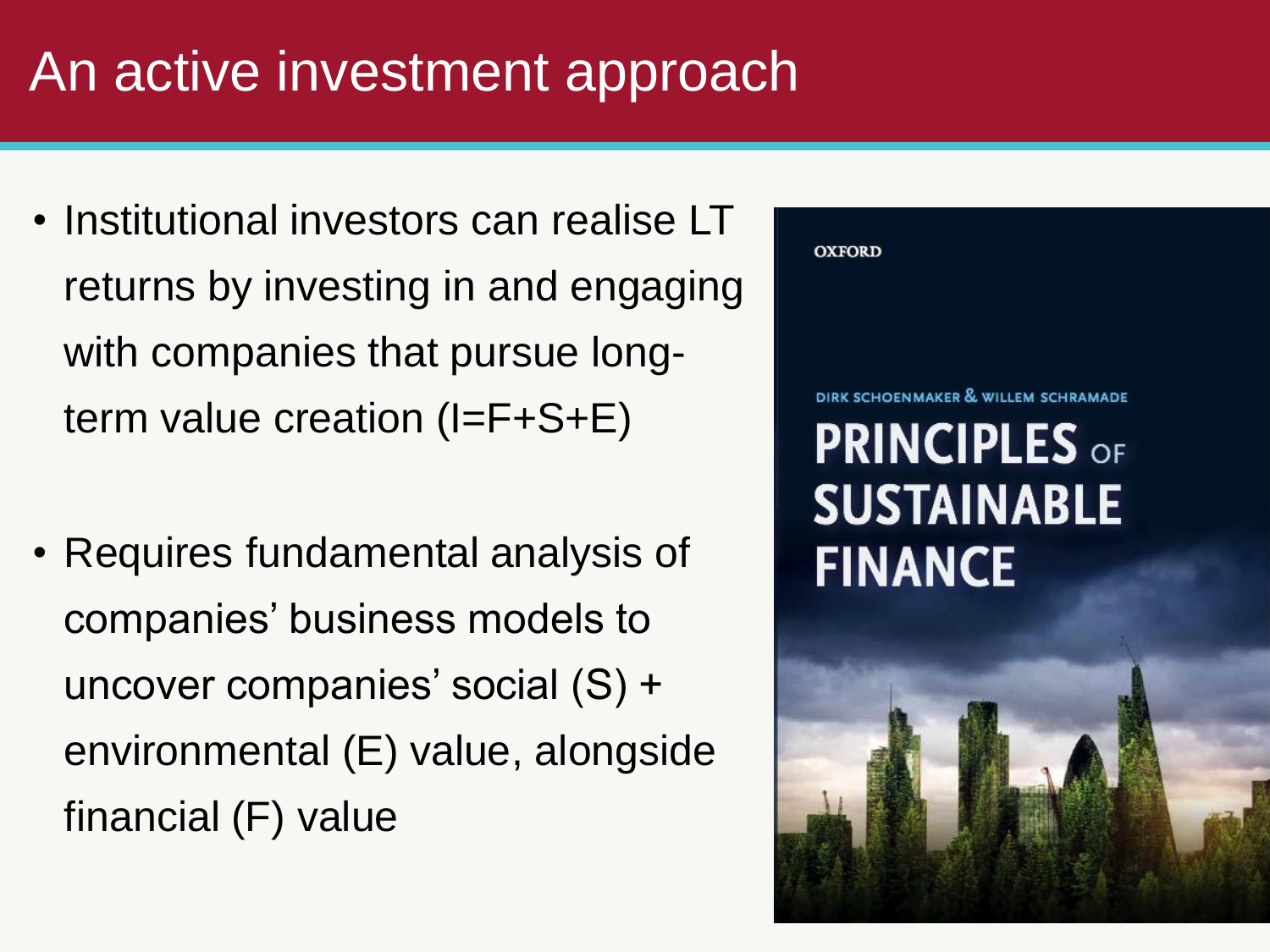# Points for sustainable investing

- 1. Long investment horizon (intended holding period)
- 2. Active management in concentrated portfolio
	- $\triangleright$  You can only do fundamental analysis of 50/100 companies
	- $\triangleright$  Information advantage: investor reaps benefits
- 3. Effective engagement by analysts
- 4. Performance analysis of value-added
	- $\triangleright$  Market benchmark counterproductive
	- Absolute return target, e.g. 5-year average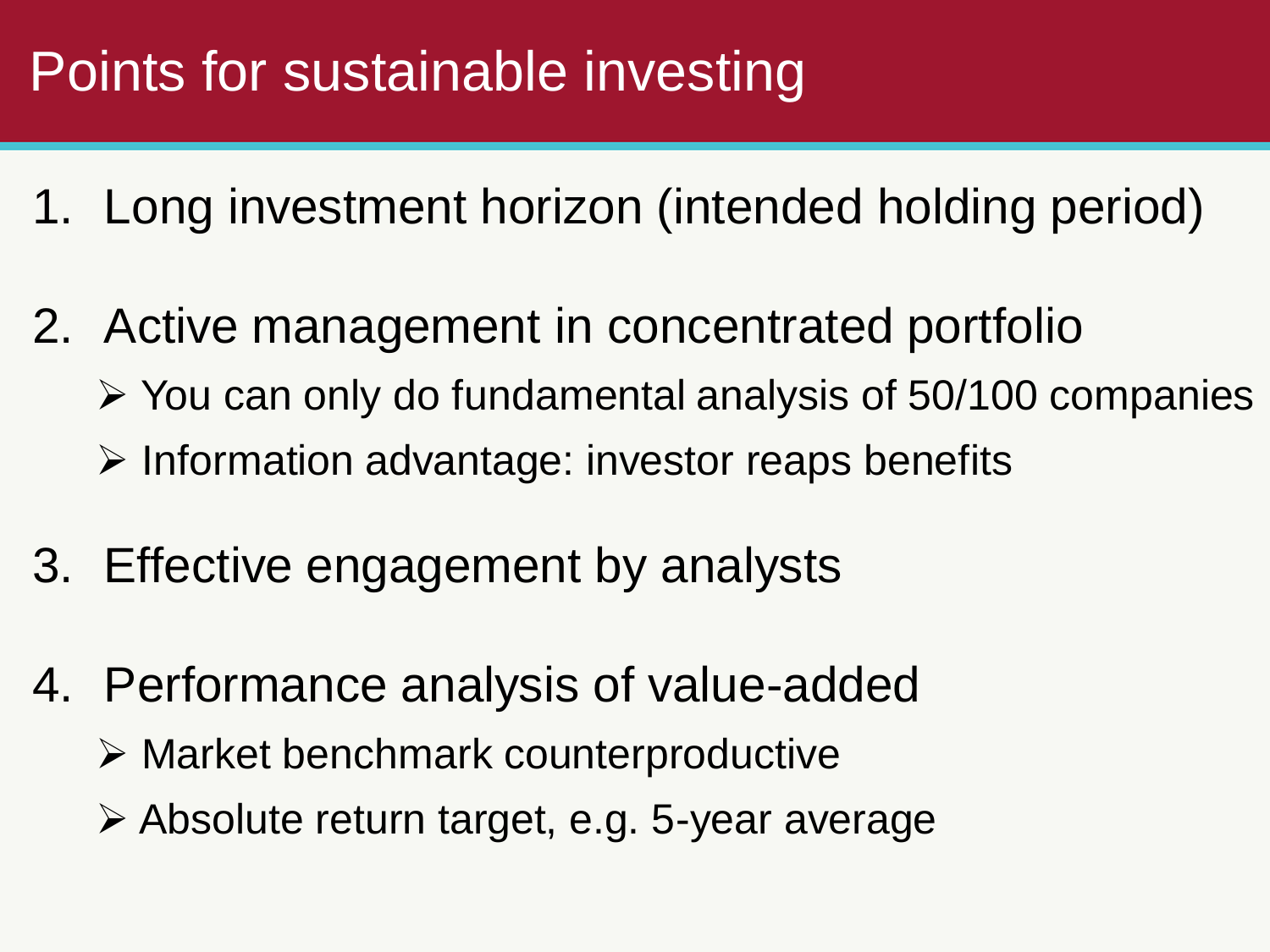### Diminishing benefits from diversification